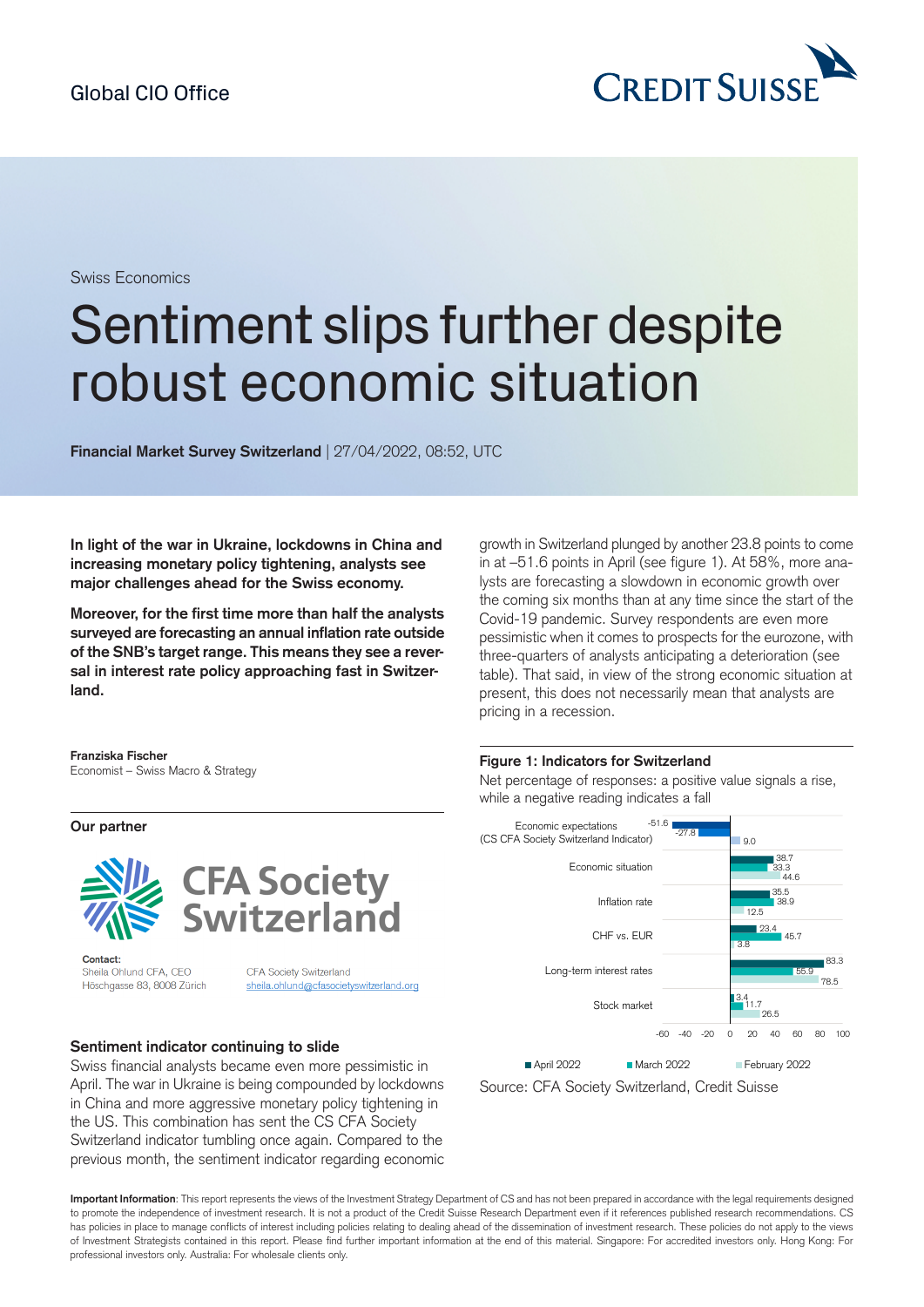## **Lockdowns in China set to continue for an extended period**

As far as China is concerned, despite the lockdowns in the country, just one-third of Swiss analysts describe the current economic situation as "poor". During the lockdown in early 2020, the corresponding figure was higher than 60%. Nevertheless, analysts are not necessarily expecting a rapid end to the restrictions, as just 23% of those surveyed are forecasting an improvement in the economic situation over the coming six months. Accordingly, expectations with regard to Switzerland's export momentum remain weak, though at least they have not deteriorated further month-on-month.

## **Reversal in Swiss interest rate policy likely soon**

The April survey saw significant movement in short-term interest rate expectations. This suggests that initial rate hikes are drawing ever closer, even in Switzerland. More than half of analysts expect short-term interest rates to rise as soon as this year. 57% of those surveyed expect the SARON (Swiss Average Rate Overnight) to climb above –0.5% over the next 12 months, which could even imply two rate moves by the Swiss National Bank (SNB) between now and April 2023. For the SNB to make such decisive rate hikes, interest rate policy in the Eurozone will have to be moving in a similar direction. Moreover, it is essential that the Swiss franc does not appreciate too much. In the survey respondents' view, both of these conditions are being met, as they expect to see a growing interest rate differential between the euro area and Switzerland, as well as receding upside pressure on the CHF against the EUR.

## **Figure 2: Mid-term inflation expectations**

What is your forecast for Switzerland's annual rate of inflation in 2021 and 2022?





## **Inflation expectations for 2022 outside of the SNB's target range**

Following last month's surge in inflation forecasts due to the Ukraine war, short-term expectations have not risen any further this month. Inflation expectations for the US are actually declining, as almost 40% of the respondents think that the inflation rate is close to peaking. This is probably partly due to the reversal of interest rate policy that is already under way

in the US. The majority of respondents (58%) project that inflation rates in Switzerland will continue to climb in the next six months.

The rise in energy prices and renewed supply chain disruptions as a result of the lockdowns in China have also driven up the analysts' mid-term inflation expectations according to our quarterly inflation poll. For 2022, 38% of the respondents expect the annual inflation rate to average more than 2%, while as much as 14% anticipate a rate in excess of 3%. Thus, for the first time more than half of the respondents are forecasting an inflation rate that exceeds the SNB's target range of 0 to 2% (see figure 2). The average points forecast for 2022 is 2.67%. Nonetheless, the analysts' confidence in the SNB seems to be intact as their inflation forecasts for 2023 are noticeably lower, at an average of 1.73%.

## **Figure 3: Mid-term growth forecasts**

What is your forecast for real Swiss GDP growth in 2021 and 2022?





Source: CFA Society Switzerland, Credit Suisse

## **Yet analysts do not expect a recession**

Meanwhile, the analysts' mid-term growth forecasts are little changed. Despite subdued economic expectations, the survey participants project an average real growth rate of 2.3% for Swiss gross domestic product (GDP) this year, as the level of expectations before the Ukraine war began was exceptionally high owing to the recovery from the Covid-19 pandemic. The vast majority of respondents also look for a robust growth rate of 1 to 3% for next year, with the average forecast at 1.73%. This roughly corresponds to the long-term trend growth rate for Switzerland. Accordingly, for the time being the survey results do not signal a recession for 2023 either, despite the gloomier prospects.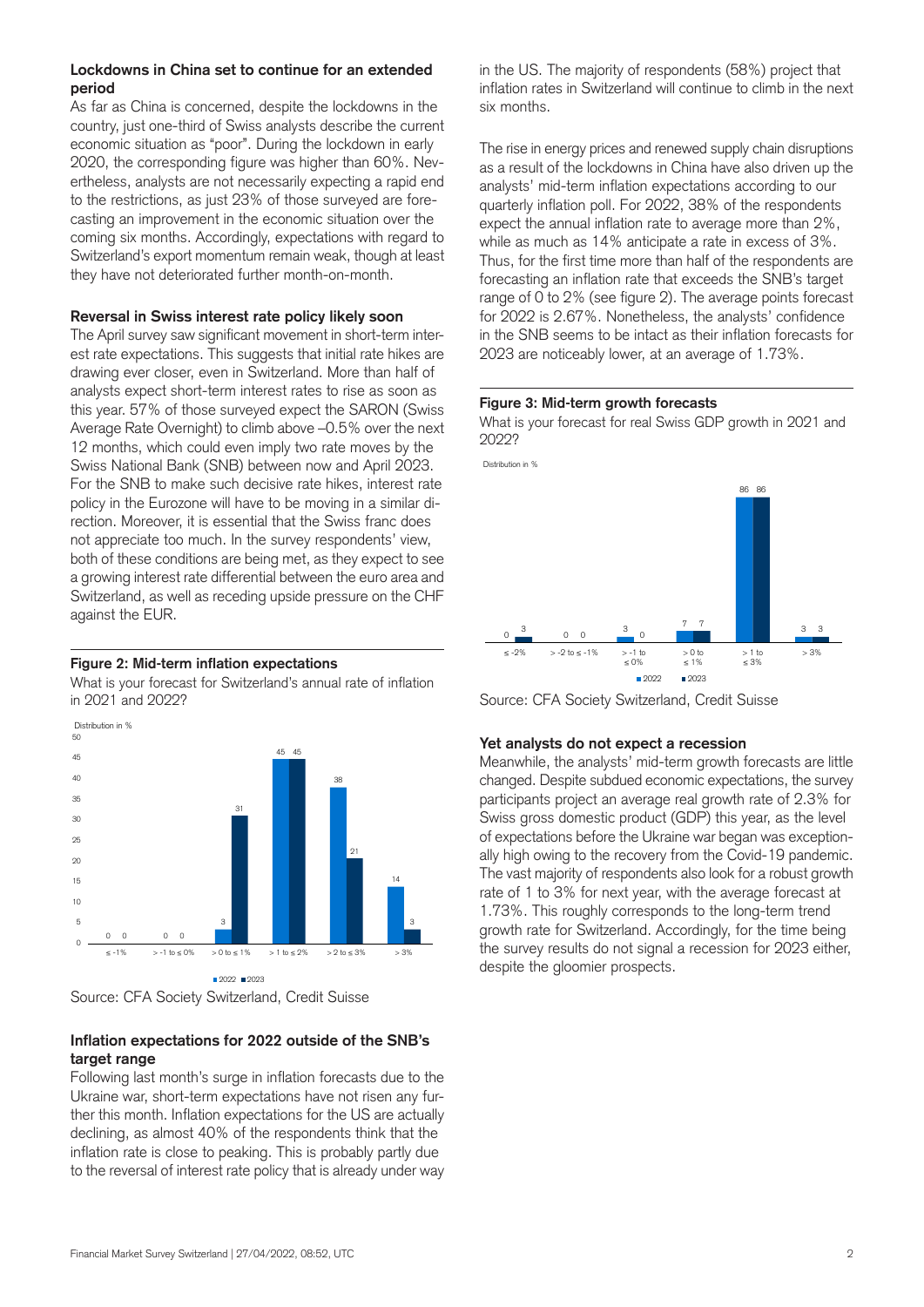The CFA Society Switzerland and Credit Suisse have been conducting the Financial Market Survey Switzerland (a monthly survey of financial analysts) since January 2017. Detailed results of the survey

conducted between 14 and 21 April 2022, involving the participation of 31 analysts from the Swiss financial sector, are published here.

(27/04/2022)

#### **Financial Market Survey Switzerland by Credit Suisse and CFA Society Switzerland: April 2022 results**

| <b>Current economic situation</b>                  | good       | $+/-$   | normal       | $+/-$   | poor       | $+/-$  | balance | $+/-$   |
|----------------------------------------------------|------------|---------|--------------|---------|------------|--------|---------|---------|
| Switzerland                                        | 41.9       | $-2.5$  | 54.8         | 10.4    | 3.2        | $-7.9$ | 38.7    | 5.4     |
| Eurozone                                           | 16.1       | $-11.7$ | 67.7         | 9.4     | 16.1       | 2.2    | 0.0     | $-13.9$ |
| <b>USA</b>                                         | 45.2       | $-7.6$  | 51.6         | 7.2     | 3.2        | 0.4    | 42.0    | $-8.0$  |
| China                                              | 6.7        | 3.8     | 56.7         | $-20.4$ | 36.7       | 16.7   | $-30.0$ | $-12.9$ |
| <b>Economic expectations</b>                       | improve    |         | no change    |         | worsen     |        | balance |         |
| Switzerland (CS CFA Society Switzerland Indicator) | 6.5        | $-7.4$  | 35.5         | $-8.9$  | 58.1       | 16.4   | $-51.6$ | $-23.8$ |
| Eurozone                                           | 6.5        | $-10.6$ | 19.4         | 2.3     | 74.2       | 8.5    | $-67.7$ | $-19.1$ |
| <b>USA</b>                                         | 6.5        | $-10.2$ | 29.0         | $-4.3$  | 64.5       | 14.5   | $-58.0$ | $-24.7$ |
| China                                              | 23.3       | $-0.2$  | 40.0         | $-10.0$ | 36.7       | 10.2   | $-13.4$ | $-10.4$ |
| Inflation rate                                     | increase   |         | no change    |         | decrease   |        | balance |         |
| Switzerland                                        | 58.1       | $-0.2$  | 19.4         | $-2.8$  | 22.6       | 3.2    | 35.5    | $-3.4$  |
| Eurozone                                           | 54.8       | $-6.3$  | 12.9         | $-3.8$  | 32.3       | 10.1   | 22.5    | $-16.4$ |
| <b>USA</b>                                         | 45.2       | $-10.4$ | 16.1         | $-6.1$  | 38.7       | 16.5   | 6.5     | $-26.9$ |
| Other economic indicators for Switzerland          | increase   |         | no change    |         | decrease   |        | balance |         |
| Export momentum (situation)                        | 31.0       | 5.2     | 58.6         | $-9.1$  | 10.3       | 3.8    | 20.7    | 1.4     |
| Export momentum (expectations)                     | 7.1        | 0.9     | 46.4         | $-0.5$  | 46.4       | $-0.5$ | $-39.3$ | 1.4     |
| Unemployment rate                                  | 45.2       |         | 24.0 51.6    | $-15.1$ | 3.2        | $-8.9$ | 42.0    | 32.9    |
| Short-term interest rates                          | increase   |         | no change    |         | decrease   |        | balance |         |
| Switzerland                                        | 56.7       | 27.3    | 43.3         | $-27.3$ | 0.0        | 0.0    | 56.7    | 27.3    |
| Eurozone                                           | 69.0       | 20.4    | 31.0         | $-20.4$ | 0.0        | 0.0    | 69.0    | 20.4    |
| <b>USA</b>                                         | 96.7       | $-0.4$  | 3.3          | 0.4     | 0.0        | 0.0    | 96.7    | $-0.4$  |
| Short-term interest rate spread                    | increase   |         | no change    |         | decrease   |        | balance |         |
| Eurozone - Switzerland                             | 41.4       |         | 10.2 55.2    | $-13.6$ | 3.4        | 3.4    | 38.0    | 6.8     |
| Long-term interest rates                           | increase   |         | no change    |         | decrease   |        | balance |         |
| Switzerland                                        | 83.3       | 21.5    | 16.7         | $-15.7$ | 0.0        | $-5.9$ | 83.3    | 27.4    |
| Germany                                            | 83.3       | 16.6    | 16.7         | $-13.6$ | 0.0        | $-3.0$ | 83.3    | 19.6    |
| <b>USA</b>                                         | 76.7       | 5.3     | 23.3         | $-2.4$  | 0.0        | $-2.9$ | 76.7    | 8.2     |
| Long-term interest rate spread                     | increase   |         | no change    |         | decrease   |        | balance |         |
| Germany - Switzerland                              | 44.8       |         | 22.2 55.2    | $-22.2$ | 0.0        | 0.0    | 44.8    | 22.2    |
| Share price                                        | increase   |         | no change    |         | decrease   |        | balance |         |
| SMI (Switzerland)                                  | 36.7       | $-7.4$  | 30.0         | 6.5     | 33.3       | 0.9    | 3.4     | $-8.3$  |
| EuroStoxx 50 (Eurozone)                            | 23.3       | $-12.0$ | 36.7         | 4.3     | 40.0       | 7.6    | $-16.7$ | $-19.6$ |
| S&P (USA)                                          | 23.3       |         | $-17.9$ 36.7 | 10.2    | 40.0       | 7.6    | $-16.7$ | $-25.5$ |
| Swiss franc exchange rate versus                   | appreciate |         | no change    |         | depreciate |        | balance |         |
| <b>EUR</b>                                         | 36.7       |         | $-11.9$ 50.0 | 1.4     | 13.3       | 10.4   | 23.4    | $-22.3$ |
| <b>USD</b>                                         | 23.3       |         | $-13.8$ 60.0 | 8.6     | 16.7       | 5.3    | 6.6     | $-19.1$ |
| Commodities                                        | increase   |         | no change    |         | decrease   |        | balance |         |
| Oil (North Sea Brent)                              | 24.1       | $-9.2$  | 37.9         | 16.7    | 37.9       | $-7.6$ | $-13.8$ | $-1.6$  |
| Gold (per ounce)                                   | 42.9       | $-5.5$  | 32.1         | 6.3     | 25.0       | $-0.8$ | 17.9    | $-4.7$  |

Note: 31 analysts took part in the Switzerland Financial Market Survey for April from 14 to 21 April 2022. Analysts were asked about their expectations for the next six months. The numbers displayed are percentages. The balances represent the difference between the positive and negative shares of responses. Source: CFA Society Switzerland, Credit Suisse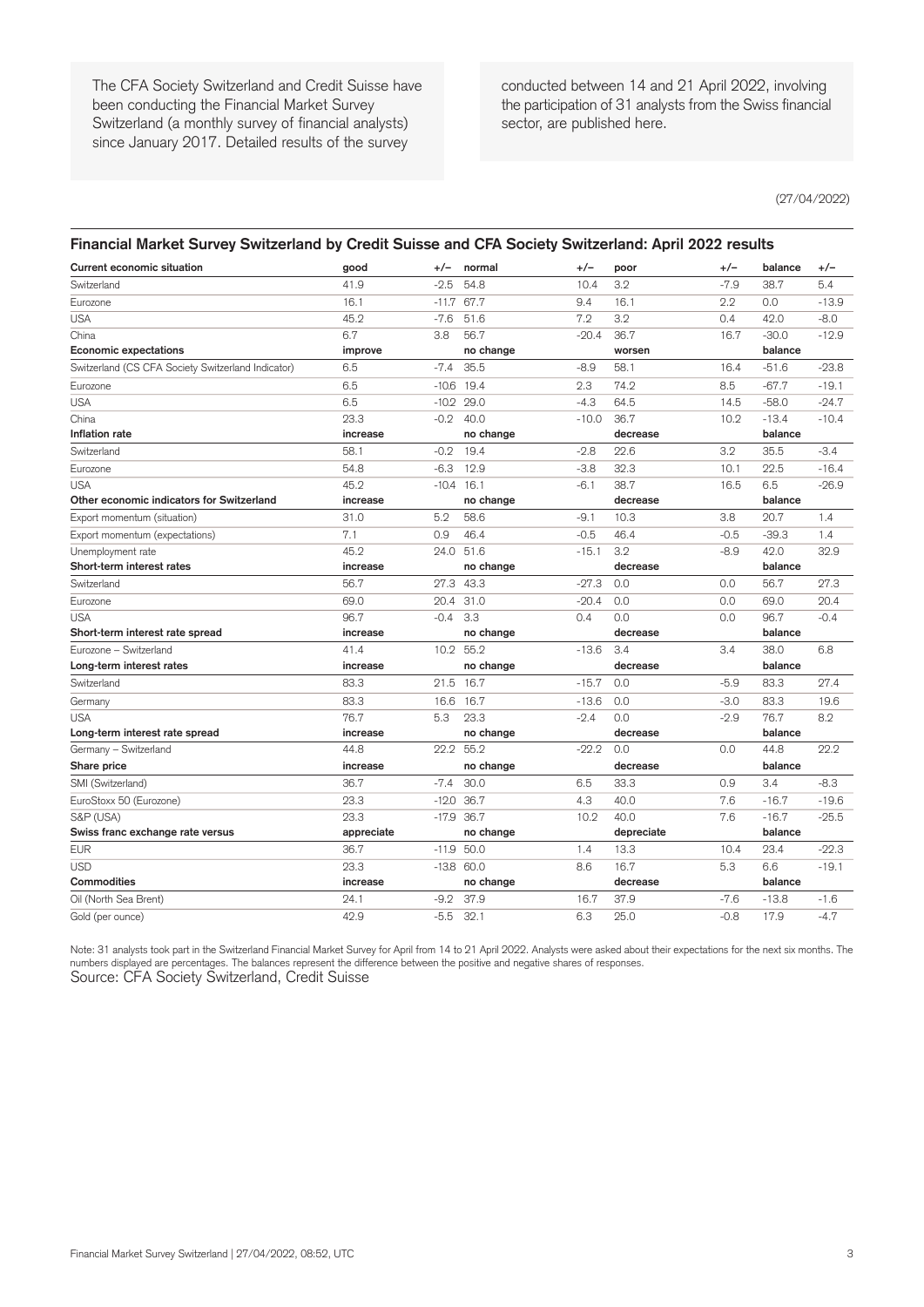## **Risk warning**

Every investment involves risk, especially with regard to fluctuations in value and return. If an investment is denominated in a currency other than your base currency, changes in the rate of exchange may have an adverse effect on value, price or income.

This document may include information on investments that involve special risks. You should seek the advice of your independent financial advisor prior to taking any investment decisions based on this document or for any necessary explanation of its contents. Further information is also available in the information brochure "Risks Involved in Trading Financial Instruments" available from the Swiss Bankers Association.

## **Past performance is not an indicator of future performance. Performance can be affected by commissions, fees or other charges as well as exchange rate fluctuations.**

## **Financial market risks**

Historical returns and financial market scenarios are no reliable indicators of future performance. The price and value of investments mentioned and any income that might accrue could fall or rise or fluctuate. You should consult with such advisor(s) as you consider necessary to assist you in making these determinations.

Investments may have no public market or only a restricted secondary market. Where a secondary market exists, it is not possible to predict the price at which investments will trade in the market or whether such market will be liquid or illiquid.

## **Emerging markets**

Where this document relates to emerging markets, you should be aware that there are uncertainties and risks associated with investments and transactions in various types of investments of, or related or linked to, issuers and obligors incorporated, based or principally engaged in business in emerging markets countries. Investments related to emerging markets countries may be considered speculative, and their prices will be much more volatile than those in the more developed countries of the world. Investments in emerging markets investments should be made only by sophisticated investors or experienced professionals who have independent knowledge of the relevant markets, are able to consider and weigh the various risks presented by such investments, and have the financial resources necessary to bear the substantial risk of loss of investment in such investments. It is your responsibility to manage the risks which arise as a result of investing in emerging markets investments and the allocation of assets in your portfolio. You should seek advice from your own advisers with regard to the various risks and factors to be considered when investing in an emerging markets investment.

## **Alternative investments**

Hedge funds are not subject to the numerous investor protection regulations that apply to regulated authorized collective investments and hedge fund managers are largely unregulated.

Hedge funds are not limited to any particular investment discipline or trading strategy, and seek to profit in all kinds of markets by using leverage, derivatives, and complex speculative investment strategies that may increase the risk of investment loss.

Commodity transactions carry a high degree of risk, including the loss of the entire investment, and may not be suitable for many private investors. The performance of such investments depends on unpredictable factors such as natural catastrophes, climate influences, hauling capacities, political unrest, seasonal fluctuations and strong influences of rolling-forward, particularly in futures and indices.

Investors in real estate are exposed to liquidity, foreign currency and other risks, including cyclical risk, rental and local market risk as well as environmental risk, and changes to the legal situation.

## **Private Equity**

Private Equity (hereafter "PE") means private equity capital investment in companies that are not traded publicly (i.e. are not listed on a stock exchange), they are complex, usually illiquid and long-lasting. Investments in a PE fund generally involve a significant degree of financial and/or business risk. Investments in private equity funds are not principal-protected nor guaranteed. Investors will be required to meet capital calls of investments over an extended period of time. Failure to do so may traditionally result in the forfeiture of a portion or the entirety of the capital account, forego any future income or gains on investments made prior to such default and among other things, lose any rights to participate in future investments or forced to sell their investments at a very low price, much lower than secondary market valuations. Companies or funds may be highly leveraged and therefore may be more sensitive to adverse business and/or financial developments or economic factors. Such investments may face intense competition, changing business or economic conditions or other developments that may adversely affect their performance.

## **Interest rate and credit risks**

The retention of value of a bond is dependent on the creditworthiness of the Issuer and/or Guarantor (as applicable), which may change over the term of the bond. In the event of default by the Issuer and/or Guarantor of the bond, the bond or any income derived from it is not guaranteed and you may get back none of, or less than, what was originally invested.

## **Investment Strategy Department**

Investment Strategists are responsible for multi-asset class strategy formation and subsequent implementation in CS's discretionary and advisory businesses. If shown, Model Portfolios are provided for illustrative purposes only. Your asset allocation, portfolio weightings and performance may look significantly different based on your particular circumstances and risk tolerance. Opinions and views of Investment Strategists may be different from those expressed by other Departments at CS. Investment Strategist views may change at any time without notice and with no obligation to update. CS is under no obligation to ensure that such updates are brought to your attention.From time to time, Investment Strategists may reference previously published Research articles, including recommendations and rating changes collated in the form of lists. The recommendations contained herein are extracts and/or references to previously published recommendations by Credit Suisse Research. For equities, this relates to the respective Company Note or Company Summary of the is-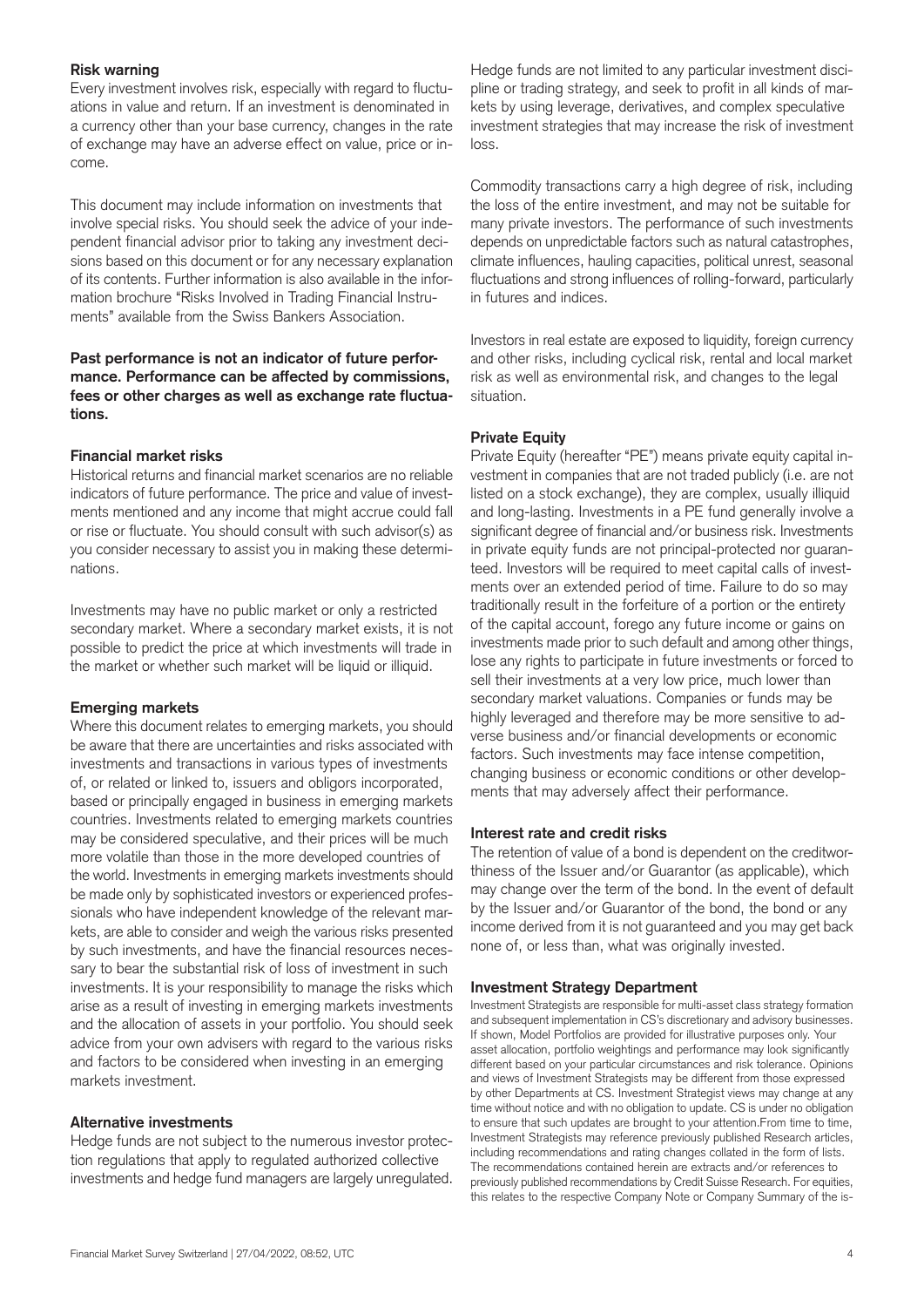suer. Recommendations for bonds can be found within the respective Research Alert (bonds) publication or Institutional Research Flash/Alert– Credit Update Switzerland. These items are available on request or via online banking. Disclosures are available from

<https://www.credit-suisse.com/disclosure>

#### **Global disclaimer / Important information**

The information provided herein constitutes marketing material; it is not investment research.This document is not directed to, or intended for distribution to or use by, any person or entity who is a citizen or resident of or located in any locality, state, country or other jurisdiction where such distribution, publication, availability or use would be contrary to law or regulation or which would subject CS to any registration or licensing requirement within such jurisdiction.References in this report to CS include Credit Suisse AG, the Swiss bank, its subsidiaries and affiliates. For more information on our structure, please use the following link:

<https://www.credit-suisse.com>

#### **NO DISTRIBUTION, SOLICITATION, OR ADVICE:**

This document is provided for information and illustrative purposes and is intended for your use only. It is not a solicitation, offer or recommendation to buy or sell any security or other financial instrument. Any information including facts, opinions or quotations, may be condensed or summarized and is expressed as of the date of writing. The information contained in this document has been provided as a general market commentary only and does not constitute any form of regulated investment research financial advice, legal, tax or other regulated service. It does not take into account the financial objectives, situation or needs of any persons, which are necessary considerations before making any investment decision. You should seek the advice of your independent financial advisor prior to taking any investment decisions based on this document or for any necessary explanation of its contents. This document is intended only to provide observations and views of CS at the date of writing, regardless of the date on which you receive or access the information. Observations and views contained in this document may be different from those expressed by other Departments at CS and may change at any time without notice and with no obligation to update. CS is under no obligation to ensure that such updates are brought to your attention. FORECASTS & ESTIMATES: Past performance should not be taken as an indication or guarantee of future performance, and no repre- sentation or warranty, express or implied, is made regarding future performance. To the extent that this report contains statements about future performance, such statements are forward looking and subject to a number of risks and uncertainties. Unless indicated to the contrary, all figures are unaudited. All valuations mentioned herein are subject to CS valuation policies and procedures. CONFLICTS: CS reserves the right to remedy any errors that may be present in this report. CS, its affiliates and/or their employees may have a position or holding, or other material interest or effect transactions in any securities mentioned or options thereon, or other investments related thereto and from time to time may add to or dispose of such investments. CS may be providing, or have provided within the previous 12 months, significant advice or investment services in relation to the investments listed in this report or a related investment to any company or issuer mentioned. Some investments referred to in this report will be offered by a single entity or an associate of CS or CS may be the only market maker in such investments. CS is involved in many businesses that relate to companies mentioned in this report. These businesses include specialized trading, risk arbitrage, market making, and other proprietary trading. TAX: Nothing in this report constitutes investment, legal, accounting or tax advice. CS does not advise on the tax consequences of investments and you are advised to contact an independent tax advisor. The levels and basis of taxation are dependent on individual circumstances and are subject to change. SOURCES: Information and opinions presented in this report have been obtained or derived from sources which in the opinion of CS are reliable, but CS makes no representation as to their accuracy or completeness. CS accepts no liability for a loss arising from the use of this report. WEBSITES: This report may provide the addresses of, or contain hyperlinks to, websites. Except to the extent to which the report refers to website material of CS, CS has not reviewed the linked site and takes no responsibility for the content contained therein. Such address or hyperlink (including addresses or hyperlinks to CS's own website material) is provided solely for your convenience and information and the content of the linked site does not in any way form part of this report. Accessing such a website or following such a link through this report or CS's website shall be at your own

risk. DATA PRIVACY: Your Personal Data will be processed in accordance with the Credit Suisse privacy statement accessible at your domicile through the official Credit Suisse website

<https://www.credit-suisse.com>

In order to provide you with marketing materials concerning our products and services, Credit Suisse Group AG and its subsidiaries may process your basic Personal Data (i.e. contact details such as name, e-mail address) until you notify us that you no longer wish to receive them. You can optout from receiving these materials at any time by informing your Relationship Manager.

#### **Distributing entities**

Except otherwise specified herein, this report is distributed by Credit Suisse AG, a Swiss bank, authorized and regulated by the Swiss Financial Market Supervisory Authority Bahrain: This report is distributed by Credit Suisse AG, Bahrain Branch, a branch of Credit Suisse AG, Zurich/Switzerland, duly authorized and regulated by the Central Bank of Bahrain (CBB) as an Investment Business Firm Category 2. Related financial services or products are only made available to Accredited Investors, as defined by the CBB, and are not intended for any other persons. The Central Bank of Bahrain has not reviewed, nor has it approved, this document or the marketing of any investment vehicle referred to herein in the Kingdom of Bahrain and is not responsible for the performance of any such investment vehicle. Credit Suisse AG, Bahrain Branch is located at Level 21, East Tower, Bahrain World Trade Centre, Manama, Kingdom of Bahrain. Brazil: This report is distributed in Brazil by Credit Suisse (Brasil) S.A.Corretora de Títulos e Valores Mobiliários or its affiliates.Chile: This report is distributed by Credit Suisse Agencia de Valores (Chile) Limitada, a branch of Credit Suisse AG (incorporated in the Canton of Zurich), regulated by the Chilean Financial Market Commission. Neither the issuer nor the securities have been registered with the Financial Market Commission of Chile (Comisión para el Mercado Financiero) pursuant to Law no. 18.045, the Ley de Mercado de Valores, and regulations thereunder, so they may not be offered or sold publicly in Chile. This document does not constitute an offer of, or an invitation to subscribe for or purchase, the securities in the Republic of Chile, other than to individually identified investors pursuant to a private offering within the meaning of article 4 of the Ley de Mercado de Valores (an offer that is not "addressed to the public in general or to a certain sector or specific group of the public"). DIFC: This information is being distributed by Credit Suisse AG (DIFC Branch). Credit Suisse AG (DIFC Branch) is li- censed and regulated by the Dubai Financial Services Authority ("DFSA"). Related financial services or products are only made available to Professional Clients or Market Counterparties, as defined by the DFSA, and are not intended for any other persons. Credit Suisse AG (DIFC Branch) is located on Level 9 East, The Gate Building, DIFC, Dubai, United Arab Emirates. France: This report is distributed by Credit Suisse (Luxembourg) S.A. Succursale en France (the "France branch") which is a branch of Credit Suisse (Luxembourg) S.A., a duly authorized credit institution in the Grand Duchy of Luxembourg with registered address 5, rue Jean Monnet, L-2180 Luxembourg. The France branch is subject to the prudential supervision of the Luxembourg supervisory authority, the Commission de Surveillance du Secteur Financier (CSSF), and of the French supervisory authorities, the Autorité de Contrôle Prudentiel et de Résolution (ACPR) and the Autorité des Marchés Financiers (AMF). Germany: This report is distributed by Credit Suisse (Deutschland) Aktiengesellschaft regulated by the Bundesanstalt für Finanzdienstleistungsaufsicht ("BaFin"). Guernsey: This report is distributed by Credit Suisse AG Guernsey Branch, a branch of Credit Suisse AG (incorporated in the Canton of Zurich), with its place of business at Helvetia Court, Les Echelons, South Esplanade, St Peter Port, Guernsey. Credit Suisse AG Guernsey Branch is wholly owned by Credit Suisse AG and regulated by the Guernsey Financial Services Commission. Copies of the latest audited accounts of Credit Suisse AG are available on request. India: This report is distributed by Credit Suisse Securities (India) Private Limited (CIN no. U67120MH1996PTC104392), regulated by the Securities and Exchange Board of India as Research Analyst (registration no. INH 000001030), as Portfolio Manager (registration no. INP000002478) and as Stock Broker (registration no. INZ000248233), having registered address at 9th Floor, Ceejay House, Dr. Annie Besant Road, Worli, Mumbai – 400 018, India, T- +91-22 6777 3777. Israel: If distributed by Credit Suisse Financial Services (Israel) Ltd. in Israel: This document is distributed by Credit Suisse Financial Services (Israel) Ltd. Credit Suisse AG, including the services offered in Israel, is not supervised by the Supervisor of Banks at the Bank of Israel, but by the competent banking supervision authority in Switzerland. Credit Suisse Financial Services (Israel) Ltd. is a licensed investment marketer in Israel and thus, its investment marketing activities are supervised by the Israel Securities Authority. Italy: This report is distributed in Italy by Credit Suisse (Italy) S.p.A., a bank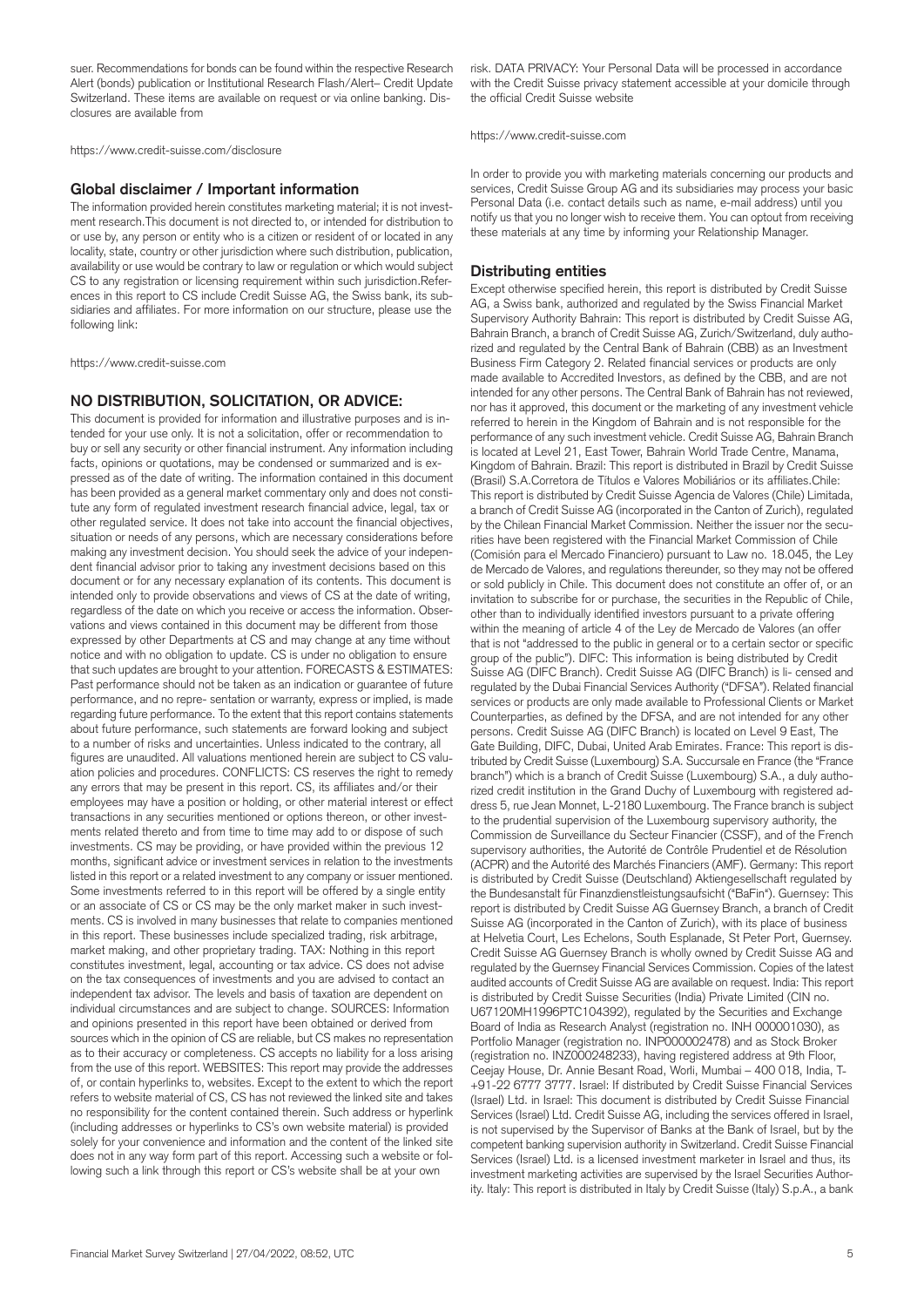incorporated and registered under Italian law subject to the supervision andcontrol of Banca d'Italia and CONSOB. Lebanon: This report is distributed by Credit Suisse (Lebanon) Finance SAL ("CSLF"), a financial institution incorporated in Lebanon and regulated by the Central Bank of Lebanon ("CBL") and having a financial institution license number 42. Credit Suisse (Lebanon) Finance SAL is subject to the CBL's laws and circulars as well as the laws and regulations of the Capital Markets Authority of Lebanon ("CMA"). CSLF is a subsidiary of Credit Suisse AG and part of the Credit Suisse Group (CS). The CMA does not accept any responsibility for the content of the information included in this report, including the accuracy or completeness of such information. The liability for the content of this report lies with the issuer, its directors and other persons, such as experts, whose opinions are included in the report with their consent. The CMA has also not assessed the suitability of the investment for any particular investor or type of investor. It is hereby expressly understood and acknowledged that investments in financial markets may involve a high degree of complexity and risk of loss in value and may not be suitable to all investors. The suitability assessment performed by CSLF with respect to this investment will be undertaken based on information that the investor would have provided to CSLF as at the date of such assessment and in accordance with Credit Suisse internal policies and processes. It is understood that the English language will be used in all communication and documentation provided by CS and/or CSLF. By accepting to invest in the product, the investor expressly and irrevocably confirms that he fully understands, and has no objection to the use of the English language. Luxembourg: This report is distributed by Credit Suisse (Luxembourg) S.A., a duly authorizedcredit institution in the Grand Duchy of Luxembourg with registered address5, rue Jean Monnet, L-2180 Luxembourg. Credit Suisse (Luxembourg) S.A.is subject to the prudential supervision of the Luxembourg supervisory authority, the Commission de Surveillance du Secteur Financier (CSSF).Mexico: Mexico: This document represents the view of the person who provides his/her services to C. Suisse Asesoría México, S.A. de C.V. ("C. Suisse As- esoría") and/or Banco Credit Suisse (México), S.A., Institución de Banca Múltiple, Grupo Financiero Credit Suisse (México) ("Banco CS") so that both C. Suisse Asesoría and Banco CS reserve the right to change their mind at any time not assuming any liability in this regard. This document is distributed for informational purposes only and does not imply a personal recommendation or suggestion, nor the invitation to celebrate any operation and does not replace the communication you have with your executive in relation to C. Suisse Asesoría and/or Banco CS prior to taking any investment decision. C. Suisse Asesoría and/or Banco CS does not assume any responsibility for investment decisions based on information contained in the document sent, as the same may not take into account the context of the investment strategy and objectives of particular clients. Prospectus, brochures, investment regimes of investment funds, annual reports or periodic financial information contain all additional useful information for investors. These documents can be obtained free of charge directly from issuers, operators of investment funds, in the Internet page of the stock exchange in which they are listed or through its executive in C. Suisse Asesoría and/or Banco CS. Past performance and the various scenarios of existing markets do not guarantee present or future yields. In the event that the information contained in this document is incomplete, incorrect or unclear, please contact your Executive of C. Suisse Asesoría and/or Banco CS as soon as possible. It is possible that this document may suffer modifications without any responsibility for C. Suisse Asesoría and/or Banco CS. This document is distributed for informational purposes only and is not a substitute for the Operations Reports and/or Account Statements you receive from C. Suisse Asesoría and/or Banco CS in terms of the General Provisions Applicable to Financial Institutions and other Legal Entities that Provide Investment Services issued by the Mexican Banking and Securities Commission ("CNBV"). Given the nature of this document, C. Suisse Asesoría and/or Banco CS does not assume any responsibility derived from the information contained therein. Without prejudice to the fact that the information was obtained from or based on sources believed to be reliable by C. Suisse Asesoría and/or Banco CS, there is no guarantee that the information is either accurate or complete. Banco CS and/or C. Suisse Asesoría does not accept any liability arising from any loss arising from the use of the information contained in the document sent to you. It is recommended that the investor make sure that the information provided is in accordance to his/her personal circumstances and investment profile, in relation to any particular legal, regulatory or fiscal situation, or to obtain independent professional advice. C. Suisse Asesoría México, S.A. de C.V. is an investment adviser created in accordance with the Mexican Securities Market Law ("LMV"), registered with the CNBV under the folio number 30070. C. Suisse Asesoría México, S.A. de C.V. is not part of Grupo Financiero Credit Suisse (México), S.A. de C.V., or any other financial group in Mexico. C. Suisse Asesoría México, S.A. de C.V. is not an independent investment adviser as provided by LMV and other applicable regulations due to its direct relationship with Credit Suisse AG, a foreign financial institution, and its indirect relationship with the entities that make up Grupo Financiero Credit Suisse (México), S.A.

S.A., Netherlands Branch (the "Netherlands branch"), which is a branch of Credit Suisse (Luxembourg) S.A., a duly authorized credit institution in the Grand Duchy of Luxembourg with registered address 5, rue Jean Monnet, L-2180 Luxembourg. The Netherlands branch is subject to the prudential supervision of the Luxembourg supervisory authority, the Commission de Surveillance du Secteur Financier (CSSF), and of the Dutch supervisory authority, De Nederlansche Bank (DNB), and of the Dutch market supervisor, the Autoriteit Financiële Markten (AFM). Portugal: This report is distributed by Credit Suisse (Luxembourg) S.A., Sucursal em Portugal (the "Portugal branch"), which is a branch of Credit Suisse (Luxembourg) S.A., a duly authorized credit institution in the Grand Duchy of Luxembourg with registeredaddress 5, rue Jean Monnet, L-2180 Luxembourg. The Portugal branch is subject to the prudential supervision of the Luxembourg supervisory authority, the Commission de Surveillance du Secteur Financier (CSSF), and of the Portuguese supervisory authorities, the Banco de Portugal (BdP) and the Comissão do Mercado dos Valores Mobiliários (CMVM). Qatar: This information has been distributed by Credit Suisse (Qatar) L.L.C., which is duly authorized and regulated by the Qatar Financial Centre Regulatory Authority (QFCRA) under QFC License No. 00005. All related financial products or services will only be available to Eligible Counterparties (as defined by the QFCRA) or Business Customers (as defined by the QFCRA), including individuals, who have opted to be classified as a Business Customer, with net assets in excess of QR 4 million, and who have sufficient financial knowledge, experience and understanding to participate in such products and/or services. Therefore, this information must not be delivered to, or relied on by, any other type of individual. Saudi Arabia: This document is distributed by Credit Suisse Saudi Arabia (CR Number 1010228645), duly licensed and regulated by the Saudi Arabian Capital Market Authority pursuant to License Number 08104-37 dated 23/03/1429H corresponding to 21/03/2008AD. Credit Suisse Saudi Arabia's principal place of business is at King Fahad Road, Hay Al Mhamadiya, 12361- 6858 Riyadh, Saudi Arabia. Website: <https://www.credit-suisse.com/sa.Under> the Rules on the Offer of Securities and Continuing Obligations, this document may not be distributed in the Kingdom except to such persons as are permitted under the Rules on the Offer of Securities and Continuing Obligations issued by the Capital Market Authority. The Capital Market Authority does not make any representation as to the accuracy or completeness of this document, and expressly disclaims any liability whatsoever for any loss arising from, or incurred in reliance upon, any part of this document. Prospective purchasers of the securities offered hereby should conduct their own due diligence on the accuracy of the information relating to the securities. If you do not understand the contents of this document, you should consult an authorized financial advisor. Under the Investment Fund Regulations, this document may not be distributed in the Kingdom except to such persons as are permitted under the Investment Fund Regulations issuedby the Capital Market Authority. The Capital Market Authority does not make any representation as to the accuracy or completeness of this document, and expressly disclaims any liability whatsoever for any loss arising from, or incurred in reliance upon, any part of this document. Prospective subscribers of the securities offered hereby should conduct their own due diligence on the accuracy of the information relating to the securities. If you do not understand the contents of this documentyou should consult an authorized financial adviser. South Africa: This information is being distributed by Credit Suisse AG which is registered as a financial services provider with the Financial Sector Conduct Authority in South Africa with FSP number 9788 and / or by Credit Suisse (UK) Limited, which is registered as a financial services provider with the Financial Sector Conduct Authority in South Africa with FSP number 48779. Spain: This document is a marketing material and is provided by Credit Suisse AG, Sucursal en España, legal entity registered at the Comisión Nacional del Mercado de Valores for information purposes. It is exclusively addressed to the recipient for personal use only and, according to current regulations in force, by no means can it be considered as a security offer, personal investment advice or any general or specific recommendation of products or investment strategies with the aim that you perform any operation. The client shall be deemed responsible, in all cases, for taking whatever decisions on investments or disinvestments, and therefore the client takes all responsibility for the benefits or losses resulting from the operations that the client decides to perform based on the information and opinions included in this document. This document is not the result of a financial analysis or research and therefore, neither it is subject to the current regulations that apply to the production and distribution of financial research, nor its content complies with the legal requirements of independence of financial research. Turkey: The investment information, comments and recommendations contained herein are not within the scope of investment advisory activity. The investment advisory services are provided by the authorized institutions to the persons in a customized manner taking into account the risk and return preferences of the persons. Whereas, the comments and advices included herein are of general nature. Therefore recommendations may not be suitable for your finan- cial status or risk and yield

de C.V. Netherlands: This report is distributed by Credit Suisse (Luxembourg)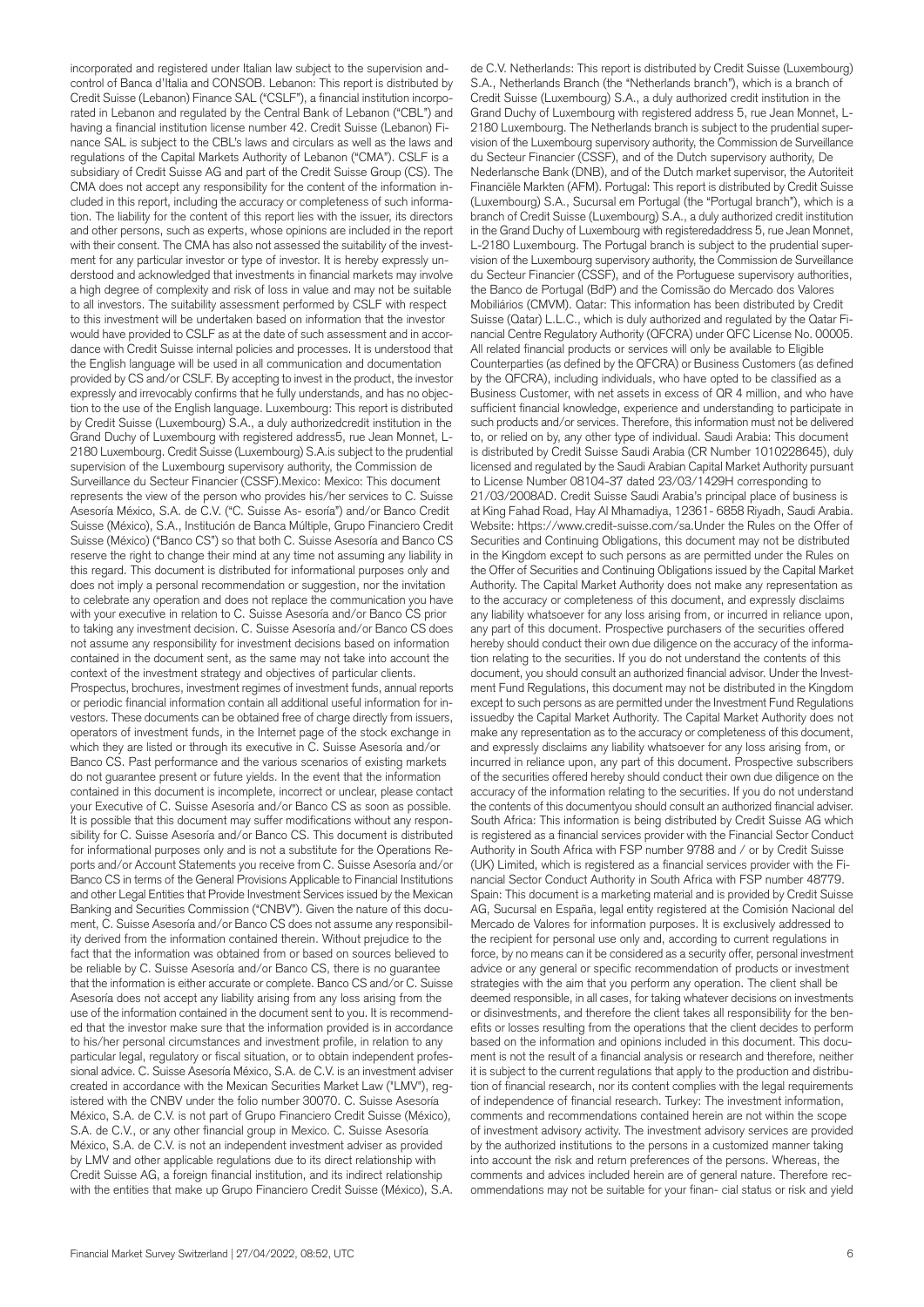preferences. For this reason, making an investment decision only by relying on the information given herein may not give rise to results that fit your expectations. This report is distributed by Credit Suisse Istanbul Menkul Degerler Anonim Sirketi, regulated by the Capital Markets Board of Turkey, with its registered address at Levazim Mahallesi, Koru Sokak No. 2 Zorlu Center Terasevler No. 61 34340 Besiktas/Istanbul-Turkey. United Kingdom: This material is distributed by Credit Suisse (UK) Limited. Credit Suisse (UK) Limited, is authorized by the Prudential Regulation Authority and regulated by the Financial Conduct Authority and the Prudential Regulation Authority. Where this material is distributed into the United Kingdom by an offshore entity not exempted under the Financial Services and Markets Act 2000 (Financial Promotion) Order 2005 the following will apply: To the extent communicated in the United Kingdom ("UK") or capable of having an effect in the UK, this document constitutes a financial promotion which has been approved by Credit Suisse (UK) Limited, which is authorized by the Prudential Regulation Authority and regulated by the Financial Conduct Authority and the Prudential Regulation Authority for the conduct of investment business in the UK. The registered address of Credit Suisse (UK) Limited is Five Cabot Square, London, E14 4QR. Please note that the rules under the UK's Financial Services and Markets Act 2000 relating to the protection of retail clients will not be applicable to you and that any potential compensation made available to "eligible claimants" under the UK's Financial Services Compensation Scheme will also not be available to you. Tax treatment depends on the individual circumstances of each client and may be subject to changes in future.

#### **Important regional disclosure information**

Pursuant to CVM Resolution No. 20/2021, of February 25, 2021, the author(s) of the report hereby certify(ies) that the views expressed in this report solely and exclusively reflect the personal opinions of the author(s) and have been prepared independently, including with respect to Credit Suisse. Part of the author(s)´s compensation is based on various factors, including the total revenuesof Credit Suisse, but no part of the compensation has been, is, or will be related to the specific recommendations or views expressed in this report. In addition, Credit Suisse declares that: Credit Suisse has provided, and/or may in the future provide investment banking, brokerage, asset management,commercial banking and other financial services to the subject company/companies or its affiliates, for which they have received or may receive customaryfees and commissions, and which constituted or may constitute relevant financial or commercial interests in relation to the subject company/companies or the subject securities.

UNITED STATES: NEITHER THIS REPORT NOR ANY COPY THEREOF MAY BE SENT, TAKEN INTO OR DISTRIBUTED IN THE UNITEDSTATES OR TO ANY US PERSON (within the meaning of Regulation S under the US Securities Act of 1933, as amended).

## **APAC - IMPORTANT NOTICE**

The information provided herein constitutes marketing material; it is not investment research. For all, except accounts managed by relationship managers and/or investment consultants of Credit Suisse AG, Hong Kong Branch: This material has been prepared by Credit Suisse AG ("Credit Suisse") as general information only. This material is not and does not purport to provide substantive research or analysis and, accordingly, is not investment research or a research recommendation for regulatory purposes. It does not take into account the financial objectives, situation or needs of any person, which are necessary considerations before making any investment decision. The information provided is not intended to provide a sufficient basis on which to make an investment decision and is not a personal recommendation or investment advice. Credit Suisse makes no representation as to the suitability of the products or services specified in this material for any particular investor. It does not constitute an invitation or an offer to any person to subscribe for or purchase any of the products or services specified in this material or to participate in any other transactions. The only legally binding terms are to be found in the applicable product documentation or specific contracts and confirmations prepared by Credit Suisse. For accounts managed by relationship managers and/or investment consultants of Credit Suisse AG, Hong Kong Branch: This material has been prepared by Credit Suisse AG ("Credit Suisse") as general information only. This material is not and does not purport to provide substantive research or analysis and, accordingly, is not investment research for regulatory purposes. It does not take into account the financial objectives, situation or needs of any person, which are necessary considerations before making any investment decision. Credit Suisse makes no representation as to the appropriateness of the products or services specified in this material for any particular investor. It does not constitute an invitation or an offer to any person to subscribe for or purchase any of the products or services specified in this material or to partic-

in the applicable product documentation or specific contracts and confirmations prepared by Credit Suisse. For all: In connection with the products specified in this material, Credit Suisse and/or its affiliates may:(i) have had a previous role in arranging or providing financing to the subject entities;(ii) be a counterparty in any subsequent transaction in connection with the subject entities; or(iii) pay, or may have paid, or receive, or may have received, one-time or recurring remuneration from the entities specified in this material, as part of its/their compensation. These payments may be paid to or received from third parties.Credit Suisse and/or its affiliates (including their respective officers, directors and employees) may be, or may have been, involved in other transactions with the subject entities specified in this material or other parties specified in this material which are not disclosed in this material. Credit Suisse, for itself and on behalf of each of its affiliates, reserves the right to, provide and continue to provide services, and deal and continue to deal with the subject entities of the products specified in this material or other parties in connection with any product specified in this material. Credit Suisse or its affiliates may also hold, or may be holding, trading positions in the share capital of any of the subject entities specified in this material.For all, except accounts managed by relationship managers and/or investment consultants of Credit Suisse AG, Hong Kong Branch: A Credit Suisse affiliate may have acted upon the information and analysis contained in this material before being made available to the recipient. A Credit Suisse affiliate may, to the extent permitted by law, participate or invest in other financing transactions with the issuer of any securities referred to herein, perform services or solicit business from such issuers, or have a position or effect transactions in the securities or options thereof. To the fullest extent permitted by law, Credit Suisse and its affiliates and each of their respective directors, employees and consultants do not accept any liability arising from an error or omission in this material or for any direct, indirect, incidental, specific or consequential loss and/or damage suffered by the recipient of this material or any other person from the use of or reliance on the information set out in this material. None of Credit Suisse or its affiliates (or their respective directors, officers, employees or advisers) makes any warranty or representation as to the accuracy, reliability and/or completeness of the information set out in this material. The information contained in this material has been provided as a general market commentary only and does not constitute any form of regulated financial advice, legal, tax or other regulated service. Observations and views contained in this material may be different from, or inconsistent with, the observations and views of Credit Suisse's Research analysts, other divisions or the proprietary positions of Credit Suisse. Credit Suisse is under no obligation to update, notify or provide any additional information to any person if Credit Suisse becomes aware of any inaccuracy, incompleteness or change in the information contained in the material. To the extent that this material contains statements about future performance, such statements are forward looking and subject to a number of risks and uncertainties. Past performance is not a reliable indicator of future performance.For accounts managed by relationship managers and/or investment consultants of Credit Suisse AG, Hong Kong Branch: A Credit Suisse affiliate may have acted upon the information and analysis contained in this material before being made available to the recipient. A Credit Suisse affiliate may, to the extent permitted by law, participate or invest in other financing transactions with the issuer of any securities referred to herein, perform services or solicit business from such issuers, or have a position or effect transactions in the securities or options thereof. To the fullest extent permitted by law, Credit Suisse and its affiliates and each of their respective directors, employees and consultants do not accept any liability arising from an error or omission in this material or for any direct, indirect, incidental, specific or consequential loss and/or damage suffered by the recipient of this material or any other person from the use of or reliance on the information set out in this material. None of Credit Suisse or its affiliates (or their respective directors, officers, employees or advisers) makes any warranty or representation as to the accuracy, reliability and/ or completeness of the information set out in this material. The information contained in this material has been provided as a general market commentary only and does not constitute any form of legal, tax or other regulated service. Observations and views contained in this material may be different from, or inconsistent with, the observations and views of Credit Suisse's Research analysts, other divisions or the proprietary positions of Credit Suisse. Credit Suisse is under no obligation to update, notify or provide any additional information to any person if Credit Suisse becomes aware of any inaccuracy, incompleteness or change in the information contained in the material. To the extent that this material contains statements about future performance, such statements are forward looking and subject to a number of risks and uncertainties. Past performance is not a reliable indicator of future performance. For all: This material is not directed to, or intended for distribution to or use by, any person or entity who is a citizen or resident of, or is located in, any jurisdiction where such distribution, publication, availability or use would be contrary to applicable law or regulation, or which would subject Credit Suisse and/or

ipate in any other transactions. The only legally binding terms are to be found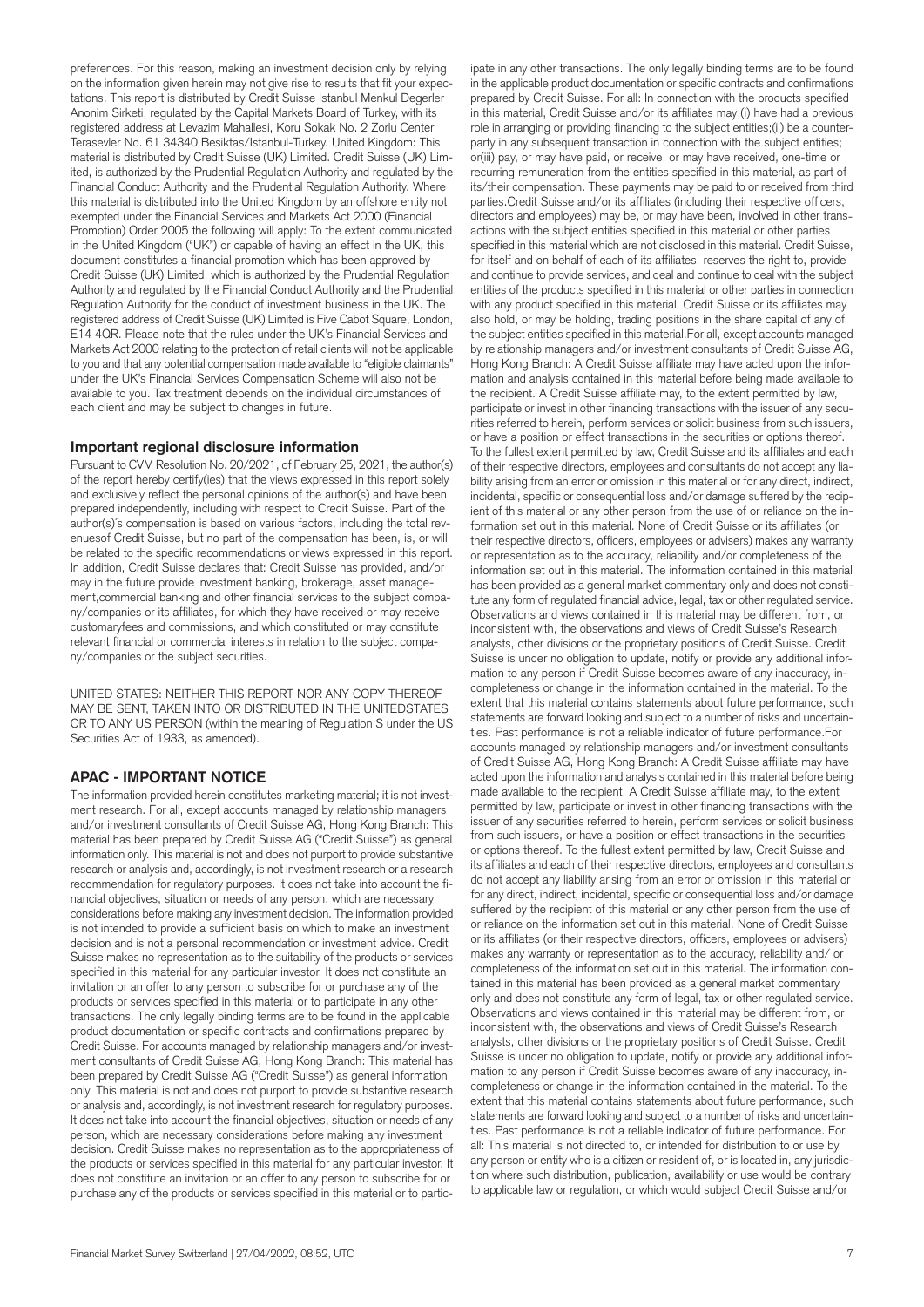its subsidiaries or affiliates to any registration or licensing requirement within such jurisdiction. Materials have been furnished to the recipient and should not be redistributed without the express prior written consent of Credit Suisse. For further information, please contact your Relationship Manager. To the extent that this material contains an appendix comprising research re-ports, the following additional notice applies to such appendix.

## **ADDITIONAL IMPORTANT NOTICE FOR APPENDIX**

The reports in the Appendix ("Reports") have been authored by members of the Credit Suisse Research department, and the information and opinions expressed therein were as of the date of writing and are subject to change without notice. Views expressed in respect of a particular security in the Reports may be different from, or inconsistent with, the observations and views of the Credit Suisse Research department of the Investment Banking division due to the differences in evaluation criteria. These Reports have been previously published by Credit Suisse Research on the web:Credit Suisse does and seeks to do business with companies covered in its research reports. As a result, investors should be aware that Credit Suisse may have a conflict of interest that could affect the objectivity of these Reports.For all, except accounts managed by relationship managers and/or investment consultants of Credit Suisse AG, Hong Kong Branch: Credit Suisse may not have taken any steps to ensure that the securities referred to in these Reports are suitable for any particular investor. Credit Suisse will not treat recipients of the Reports as its customers by virtue of their receiving the Reports. For accounts managed by relationship managers and/or investment consultants of Credit Suisse AG, Hong Kong Branch: Credit Suisse may not have taken any steps to ensure that the securities referred to in these Reports are appropriate for any particular investor. Credit Suisse will not treat recipients of the Reports as its customers by virtue of their receiving the Reports. For all: For a discussion of the risks of investing in the securities mentioned in the Reports, please refer to the following Internet link:

#### <https://research.credit-suisse.com/riskdisclosure>

For information regarding disclosure information on Credit Suisse Investment Banking rated companies mentioned in this report, please refer to the Investment Banking division disclosure site at:

#### <https://rave.credit-suisse.com/disclosures>

For further information, including disclosures with respect to any other issuers, please refer to the Credit Suisse Global Research Disclosure site at:

#### <https://www.credit-suisse.com/disclosure>

AUSTRALIA This material is distributed in Australia by Credit Suisse AG, Sydney Branch solely for information purposes only to persons who are "wholesale clients" (as defined by section 761G(7) of the Corporations Act). Credit Suisse AG, Sydney Branch does not guarantee the performance of, nor make any assurances with respect to the performance of any financial product referred herein. In Australia, Credit Suisse Group entities, other than Credit Suisse AG, Sydney Branch, are not authorized deposit-taking institutions for the purposes of the Banking Act 1959 (Cth.) and their obligations do not

represent deposits or other liabilities of Credit Suisse AG, Sydney Branch. Credit Suisse AG, Sydney Branch does not guarantee or otherwise provide assurance in respect of the obligations of such Credit Suisse entities or the funds. HONG KONG: This material is distributed in Hong Kong by Credit Suisse AG, Hong Kong Branch, an Authorized Institution regulated by the Hong Kong Monetary Authority and a Registered Institution regulated by the Securities and Futures Commission, and was prepared in compliance with section 16 of the "Code of Conduct for Persons Licensed by or Registered with the Securities and Futures Commission". The contents of this material have not been reviewed by any regulatory authority in Hong Kong. You are advised to exercise caution in relation to any offer. If you are in any doubt about any of the contents of this material, you should obtain independent professional advice. No one may have issued or had in its possession for the purposes of issue, or issue or have in its possession for the purposes of issue, whether in Hong Kong or elsewhere, any advertisement, invitation or material relating to this product, which is directed at, or the contents of which are likely to be accessed or read by, the public of Hong Kong (except if permitted to do so under the securities laws of Hong Kong) other than where this product is or is intended to be disposed of only to persons outside Hong Kong or only to "professional investors" as defined in the Securities and Futures Ordinance (Cap. 571) of Hong Kong and any rules made thereunder. SINGAPORE: This material is distributed in Singapore by Credit Suisse AG, Singapore Branch, which is licensed by the Monetary Authority of Singapore under the Banking Act (Cap. 19) to carry on banking business. This report has been prepared and issued for distribution in Singapore to institutional investors, accredited investors and expert investors (each as defined under the Financial Advisers Regulations ("FAR")) only. Credit Suisse AG, Singapore Branch may distribute reports produced by its foreign entities or affiliates pursuant to an arrangement under Regulation 32C of the FAR. Singapore recipients should contact Credit Suisse AG, Singapore Branch at +65-6212-2000 for matters arising from, or in connection with, this report. By virtue of your status as an institutional investor, accredited investor or expert investor, Credit Suisse AG, Singapore Branch is exempted from complying with certain requirements under the Financial Advis-ers Act, Chapter 110 of Singapore (the "FAA"), the FAR and the relevant Notices and Guidelines issued thereunder, in respect of any financial advisory service which Credit Suisse AG, Singapore branch may provide to you. These include exemptions from complying with:i) Section 25 of the FAA (pursuant to Regulation 33(1) of the FARii) Section 27 of the FAA (pursuant to Regulation 34(1) of the FAR); and iii) Section 36 of the FAA (pursuant to Regulation 35(1) of the FAR).Singapore recipients should contact Credit Suisse AG, Singapore Branch for any matters arising from, or in connection with, this material. If you have any queries/objections relating to the receipt of marketing materials from us, please contact our Data Protection Officer at [datapro- tectionofficer.pb@credit-su](mailto:datapro-tectionofficer.pb@credit-su)[isse.com](https://isse.com) (for Credit Suisse AG, HK Branch) or [PDPO.SGD@credit-suisse.com](mailto:PDPO.SGD@credit-suisse.com) (for Credit Suisse AG, SG Branch) or [csau.privacyofficer@credit-suisse.com](mailto:csau.privacyofficer@credit-suisse.com) (for Credit Suisse AG, Sydney Branch).(for Credit Suisse AG, HK Branch) or [PDPO.SGD@credit-suisse.com](mailto:PDPO.SGD@credit-suisse.com) (for Credit Suisse AG, SG Branch) or [csau.privacyofficer@credit-suisse.com](mailto:csau.privacyofficer@credit-suisse.com) (for Credit Suisse AG, Sydney Branch).The entire contents of this document are protected by copyright law (all rights reserved). This document or any part thereof may not be reproduced, transmitted (electronically or otherwise), altered or used for public or commercialpurposes, without the prior written permission of Credit Suisse. © 2022, Credit Suisse Group AG and/or its affiliates. All rights reserved. Credit Suisse AG (Unique Entity Number in Singapore: S73FC2261L) is incorporated in Switzerland with limited liability.

22C014A\_IS